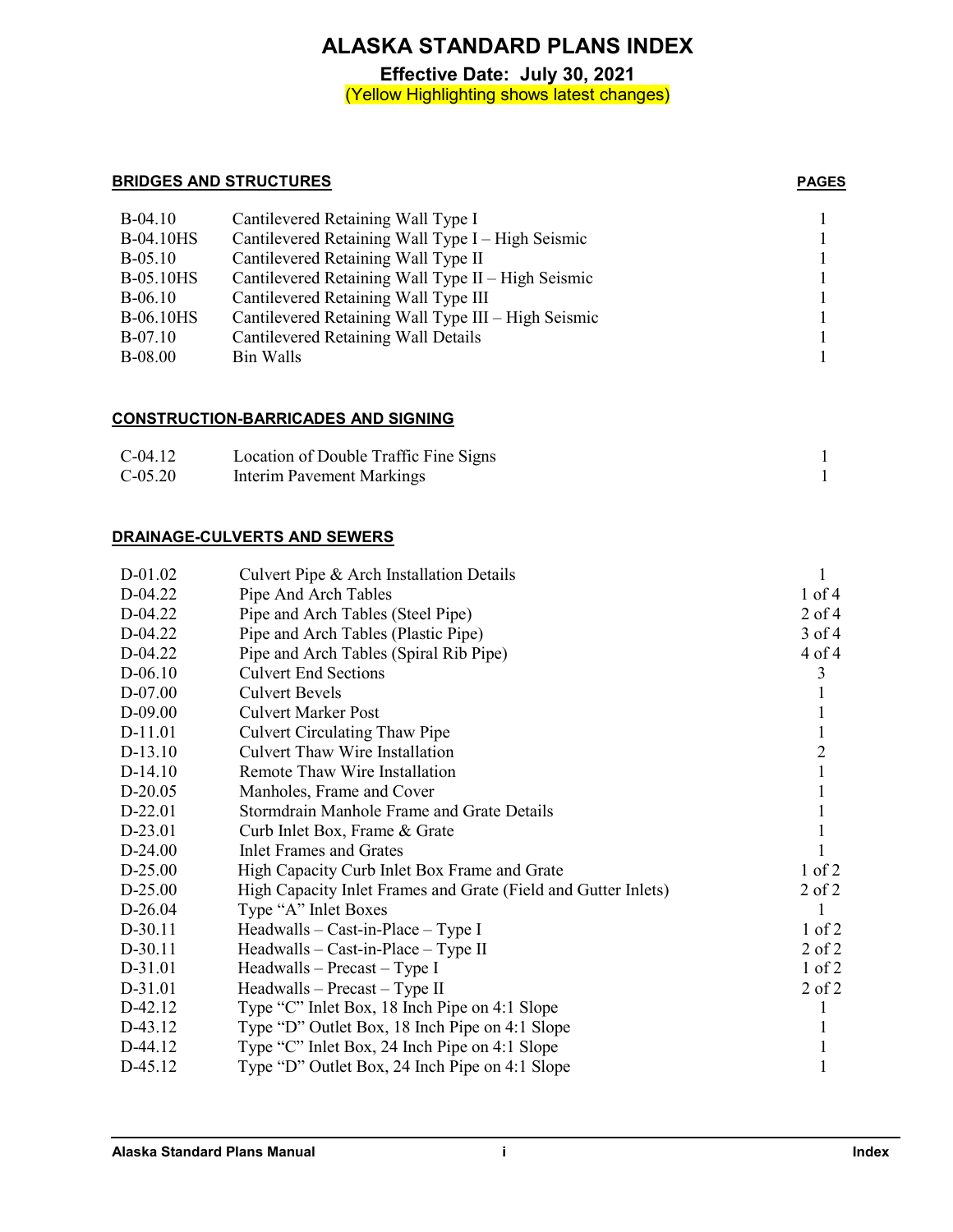**Effective Date: July 30, 2021**

(Yellow Highlighting shows latest changes)

# **EROSION AND LANDSCAPING**

E-09.00 Slope Rounding and Warping 1

| <b>FENCES AND GATES</b> | <b>PAGES</b> |
|-------------------------|--------------|

| $F-01.04$  | Chain Link Fence                  |  |
|------------|-----------------------------------|--|
| $F-03.02$  | Chain Link Fence Gate             |  |
| $F-04.02$  | Woven Wire Fence                  |  |
| $F-0.5.12$ | Woven Wire Fence with Barbed Wire |  |

# **GUARDRAIL, MEDIAN BARRIERS & CRASH CUSHIONS**

| $G-00.05$           | Standard Guardrail Hardware (Nuts, Bolts, and Washers)   | $1$ of $5$    |
|---------------------|----------------------------------------------------------|---------------|
| $G-00.05$           | Standard Guardrail Hardware (Rail and Splices)           | $2$ of 5      |
| $G-00.05$           | Standard Guardrail Hardware (Terminal Connectors)        | $3$ of $5$    |
| $G-00.05$           | Standard Guardrail Hardware (Miscellaneous)              | $4$ of $5$    |
| $G-00.05$           | Standard Guardrail Hardware (Flexible Delineators)       | 5 of 5        |
| $6 - 01 - 02$       | <u>GIS Cable Guardrail</u>                               | ∔             |
| <del>G-03.03</del>  | <del>G3S Box Beam Guardrail</del>                        |               |
| $G - 04.00$         | <b>MASH Box Beam Guardrail</b>                           |               |
| $G-05.11S$          | Steel Post W31 Guardrail                                 |               |
| $G-05.11W$          | Wood Post W31 Guardrail                                  |               |
| $G-09.05S$          | Steel Post Modified Thrie-Beam Guardrail                 |               |
| <del>G-09.04W</del> | <del>Wood Post Thrie-Beam Guardrail</del>                | $\frac{1}{1}$ |
| $G-10.20$           | Guardrail Post Installation                              |               |
| $G-11.01$           | W31 Guardrail Transition Details                         |               |
| $G-14.01$           | W31 Downstream End Anchor                                |               |
| $G-16.00$           | W31 Guardrail Buried-In-Backslope Terminal               |               |
| $G-20.12$           | Widening for Guardrail End Terminals                     |               |
| $G-26.00$           | W31 Short Radius Guardrail                               |               |
| $G-29.00$           | Long Span W31 Guardrail                                  |               |
| $G - 32.02$         | <b>MASH Bridge Rail Thrie Beam Transition</b>            |               |
| $G-46.12$           | Precast Concrete "F" Shape Barrier                       | $1$ of $2$    |
| $G-46.12$           | Precast Concrete "F" Shape Barrier – Tapered End Section | $2$ of $2$    |
| $G-47.00$           | MASH "F" Shape Concrete Barrier                          |               |
|                     |                                                          |               |

# **INTERSECTIONS, APPROACHES & PAVEMENT DESIGN**

| $I-20.21$ | Curb Cut, Curb and Gutter and Curb Ramp Details |  |
|-----------|-------------------------------------------------|--|
| $I-21.12$ | Parallel Curb Ramp                              |  |
| $I-22.12$ | Perpendicular Curb Ramp                         |  |
| $I-30.10$ | <b>Accessible Parking</b>                       |  |
| $I-81.00$ | <b>Superelevation Transition</b>                |  |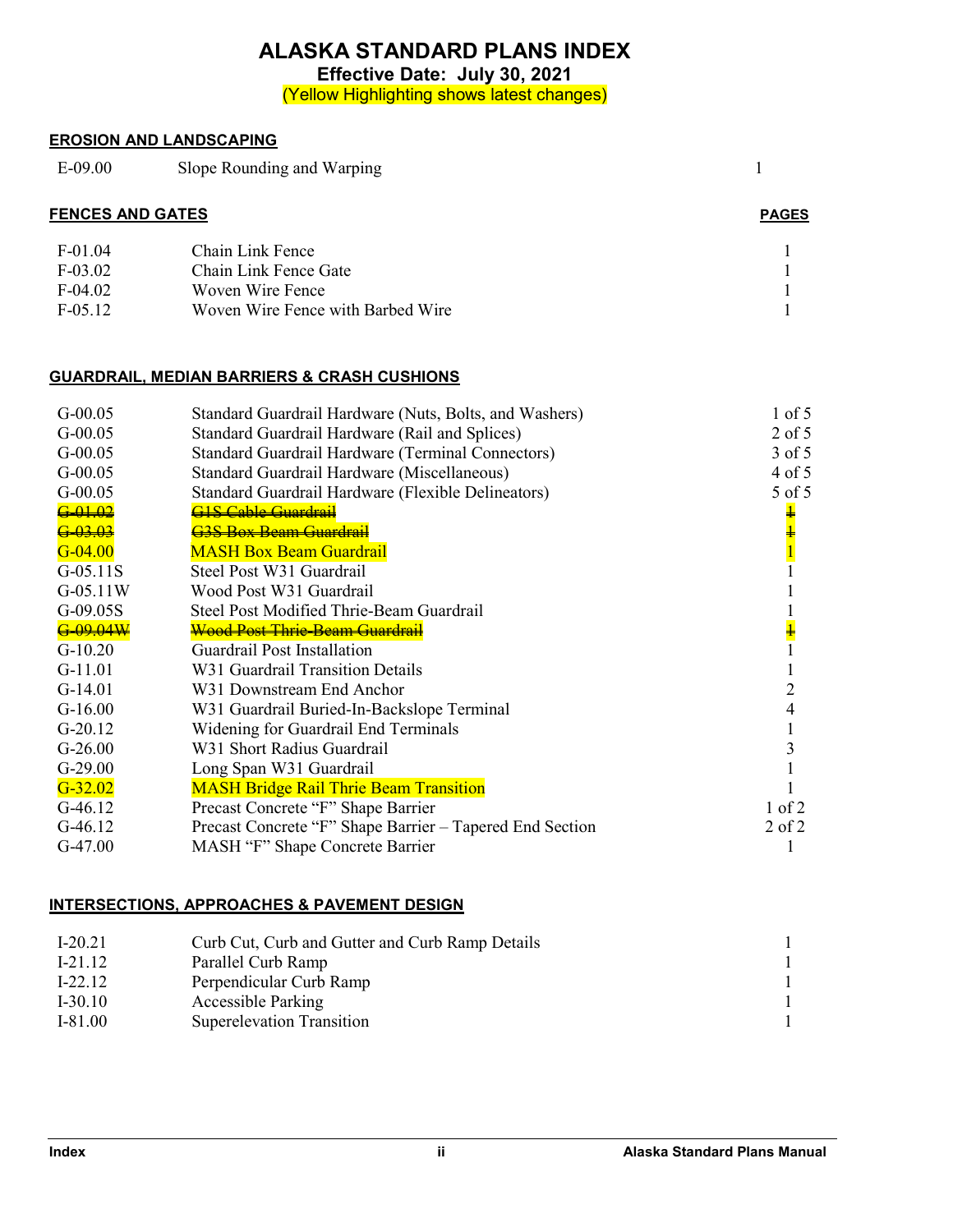**Effective Date: July 30, 2021**

(Yellow Highlighting shows latest changes)

# **LUMINAIRES AND LIGHTING STANDARDS**

| $L-03.11$ | <b>Lighting Standards</b>                           |  |
|-----------|-----------------------------------------------------|--|
| $L-23.02$ | Junction Boxes for Electroliers and Traffic Signals |  |
| $L-24.10$ | Type 1 Load Center                                  |  |
| $L-25.10$ | Type 1 Load Center                                  |  |
| $L-26.10$ | Type 2 and 3 Load Centers                           |  |
| $L-30.11$ | Concrete Street Light Pole Foundation               |  |
|           |                                                     |  |

## **MISCELLANEOUS PAGES**

| M-13.01   | Survey Monument                        |            |
|-----------|----------------------------------------|------------|
| M-16.01   | Brass Cap Monument and Monument Case   |            |
| $M-20.20$ | Mailbox Location                       |            |
| $M-23.20$ | Mailbox Installation                   | 1 of 2     |
| $M-23.20$ | Mailbox Mounting and Anchoring Details | $2$ of $2$ |
| M-24.01   | Cable Safety Rail                      |            |

## **SIGN AND SIGN SUPPORTS**

| $S-00.12$ | Sign Framing                                           |
|-----------|--------------------------------------------------------|
| S-01.02   | Bracing for Signs Mounted on Single Post               |
| $S-05.02$ | Post Mounted Sign Offset and Height                    |
| $S-20.11$ | $\overline{1}$<br><b>Sign to Sign Post Connections</b> |
| $S-23.00$ | Pole and Mastarm Sign Mounting                         |
| $S-30.05$ | Light Sign Structure Post Embedment                    |
| $S-31.02$ | Sign Post Base and Foundation                          |
| $S-32.02$ | Sign Post Base and Foundation Behind Barrier           |
| S-52.01   | Overhead Sign Mounting                                 |